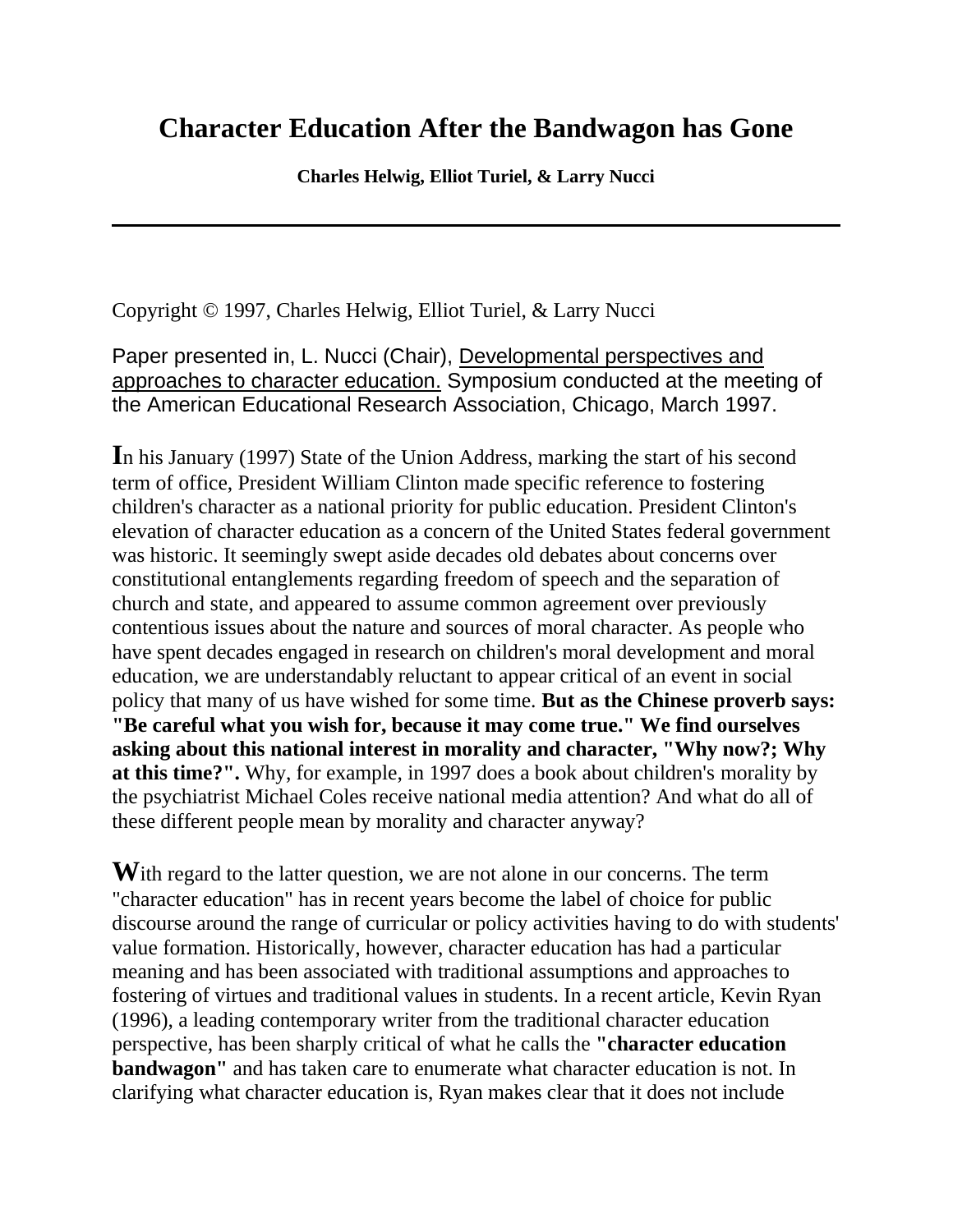efforts to stimulate moral development. Cognitive developmentalists whether Kohlbergian or whatever, need not apply. From the perspective held by the developmentalists in this symposium, Ryan's efforts at clarity are deeply appreciated. For, just as he is troubled by the broad based use of a term historically reserved for a particular traditionalist approach and viewpoint, we are troubled by the likelihood that the current fascination with character education will serve as political cover for the imposition of a particular cultural agenda, and return to narrow indoctrinative pedagogy, rather than a flourishing of educational practices and contexts likely to lead to genuine moral growth. For the latter to occur, we need to be willing to critically examine some of the underlying assumptions about society being used in support of the character education agenda, to critically examine the assumptions about moral virtue and character being proffered in traditionalist accounts, and to provide a more comprehensive and integrative approach to moral education and character formation that will remain well after the bandwagon has gone.

## **Why Now?**

**P**erhaps Ed Wynne's (1987, p. 56) assessment that, **"By many measures youth conduct was at its best in 1955."**, most aptly captures the motivating sentiment behind the current surge of interest in character education. A pervasive theme in writings during the latter part of the 1980s and into the 1990s about American culture is that the society is in moral crisis and undergoing serious decay. As the following sampling shows, there is a spate of books and essays written by social commentators and scientists with titles that announce the sense of felt moral decline in the land: The Devaluing of America (William Bennet); The Closing of the American Mind, (Alan Bloom); The Spirit of Community: The Reinvention of American Society (Amatai Etzioni); The Demoralization of Society (Himmelfarb); and "The Declining Character of American Youth (Edward Wynne). Many causes have been attributed to the supposed moral decay in American culture. Among the most prominent and most frequently stated are: changes in the structure of the family; the effects of the culture of the 1960s, with its emphasis on freedom, sex, and drugs; a failure to attend to traditions; a questioning of traditions; the way youth have been morally educated in the schools; the failure of universities to provide adequate education; too much of an emphasis on rights; the onset of radical individualism; the influences of feminism; and the teachings of elites (such as the members of this audience) who create theories hostile to the ideas of virtue, character, and the language of morality.

**Claims of moral crisis, cultural degeneration, and calls for change come from many quarters**, including from those with somewhat different theoretical orientations to the nature of morality and its acquisition. Some, such as Ed Wynne, Bill Bennett, and Kevin Ryan, explicitly take the position that there are necessary moral virtues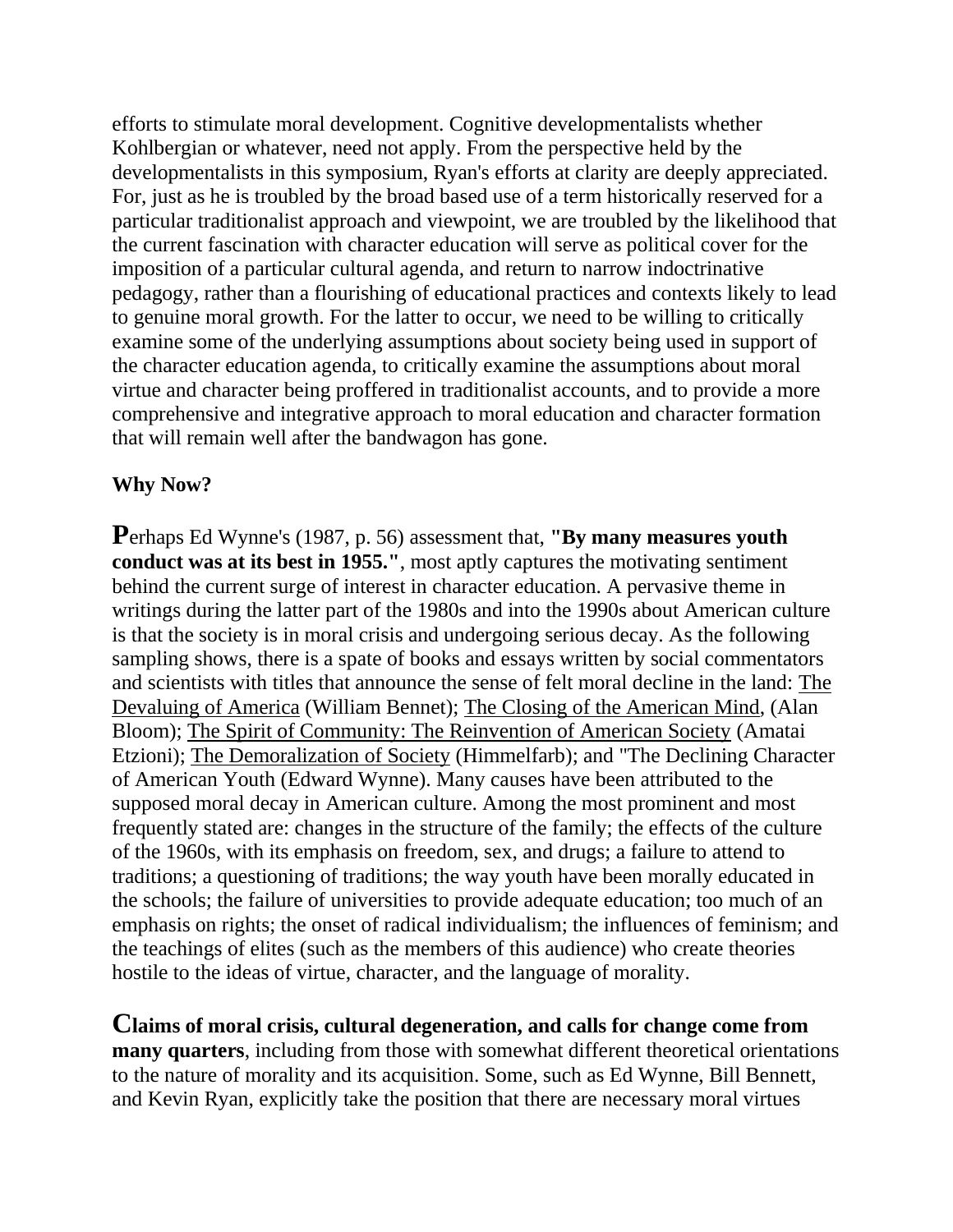reflected in the fabric of cultures and its traditions, and that American culture has lost its way by losing sight of those traditions. For the most part, in these views it is maintained that the moral development of individuals entails a process of acquiring general traits of character and habits consistent with cultural traditions (e.g., Bennett, 1992; Bennett & Delattre, 1978; Ryan, 1989; Wynne, 1987). It is further asserted that in contemporary times cultural traditions have been displaced, to the detriment of the moral order, by concerns with individual needs and the priority given to personal gratification over community interests.

**T**hese visions of moral decay are also shared by some writers who do not hold to the notion of universal moral virtues or standards, but who nonetheless perceive current American society as in moral peril. For instance, Etzioni (1993, p. 12) claims that because of a waning of traditional values, without the affirmation of new values, **"we live in a state of everlasting moral confusion and social anarchy."** The effects of "radical individualism," representing a departure from the past's balance of autonomy and commitment to a moral order, are according to Robert Bellah and his colleagues (1985, p. 284), that "we seem to be hovering on the brink of disaster." These writers believe that American "individualism may have grown cancerous" (p.vii), and inquire "how can we reverse the slide toward the abyss"(p.. 284). To put it in the terms of popular culture, it would appear that if Etzioni and the Bellah group are right, the "baby boomers" who came of age in the 1960s, failed to heed the words of Crosby, Stills, Nash and Young when they urged those "who are on the road (to) craft a code that we can live by."

**T**he strength and urgency of these types of concerns suggest a serious deterioration of the moral state in late twentieth century America relative to other cultures and previous times. **Yet, it is striking that in other places, and at other times in the United States, similar language was invoked to describe society. For example, a decline in the morality of youth was also a major theme in American social commentaries during the 1920s - a time that contemporary bemoaners of societal decay point to positively as one in which American traditions and values prevailed.** As detailed and documented by Fass (1977), many during that period were convinced that, especially because of the attitudes and behaviors of youth, there was serious social disorder and cultural disintegration. As a consequence of changes in the family, schools, and church, entailing a loosening of authority and their replacement with "undisciplined individualism", personal liberties and rights, and selfgratification, traditional values and a sense of community were being undermined. Referring to those who viewed society in the 1920s as undergoing moral crisis, Fass (1977, p. 15) stated that: " the young represented the fruit of social disorder, cultural disintegration, and a personal loss of coherence. They viewed the present from the perspective of what they believed was a formerly stable society which had been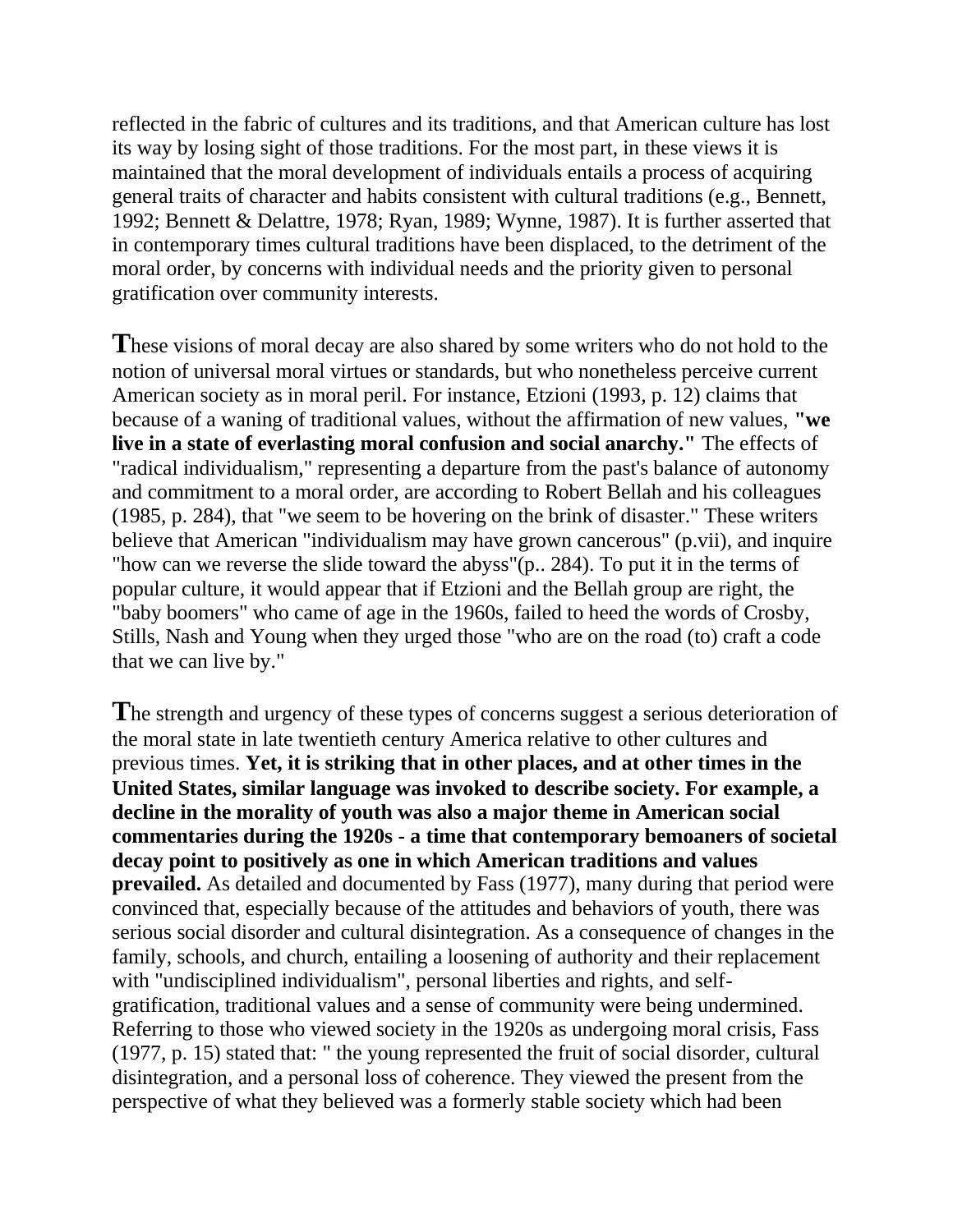shattered, and they taunted themselves with the loss that came with change." Again, it was perceived that there were alarming increases in juvenile crime rates, which were attributed to the erosion of the family unit (Fass, 1977, p.99).

**I**n the 1920s, however, the view that the culture was in disintegration due to the ways of youth was not the only perspective. At the time, some welcomed the changes in attitudes, behaviors, and in the structure of the family, schools, and church. They believed that there was occurring a progressive moral reorganization of society, through which the old order was being transformed into a more just system with legitimate individual freedoms and more healthy social relationships (Fass, 1977). Disagreements of this sort also exist in contemporary times. Several of the causes attributed to a moral decline by those who see cultural disintegration are events that others view as furthering moral and societal ends. For example, events in the 1960s, seen by some as having a negative effect, are regarded by others as representing movements toward effecting moral change (specifically, the end of the "unjust" war in Vietnam, achieving greater civil rights for African-Americans, and reducing poverty). Similarly, whereas some regard feminism and the assertion of "too many" rights to have negative effects, others see moral progress in achieving greater justice for women (Okin, 1989) and rights for groups faced with discrimination.

**Indeed, if we go back to Ed Wynne's 1955 date of recent idyllic America, we see cultural cross currents emerging that typify the "looking glass" aspect of efforts to characterize social change in terms of moral decay**. In looking over the events of that period in the mid-1950s, we find that they include the landmark Supreme Court decision striking down separate but equal schooling for Black and White children, as well as such popular culture milestones as Elvis Presley's first appearance on the Ed Sullivan show. Both events represent change, but of different kinds. In one case, we see shifts in the ways in which the conventions of public behavior, of self expression, and sexuality are manifest. In the other, an effort to redress racial intolerance and injustice. And in the often subtle ways in which such changes interact we see the blending of White and African-American culture introduced by media through Elvis Presley to a mainstream audience at a time when issues of racial segregation were being addressed by the nation's highest court.

**What does all this mean?** Does it merely show that in many epochs there are disgruntled people who go public with their complaints? Perhaps! But, it can be argued that the phenomena of continual critiques and counter critiques of one's culture, reflect neglected but salient aspects of culture: that within a society, there are deep disagreements about cultural practices and about the perceived nature and course of the culture; that such disagreements in part, stem from a multiplicity of social orientations and goals held by members of a culture; that members of a culture, along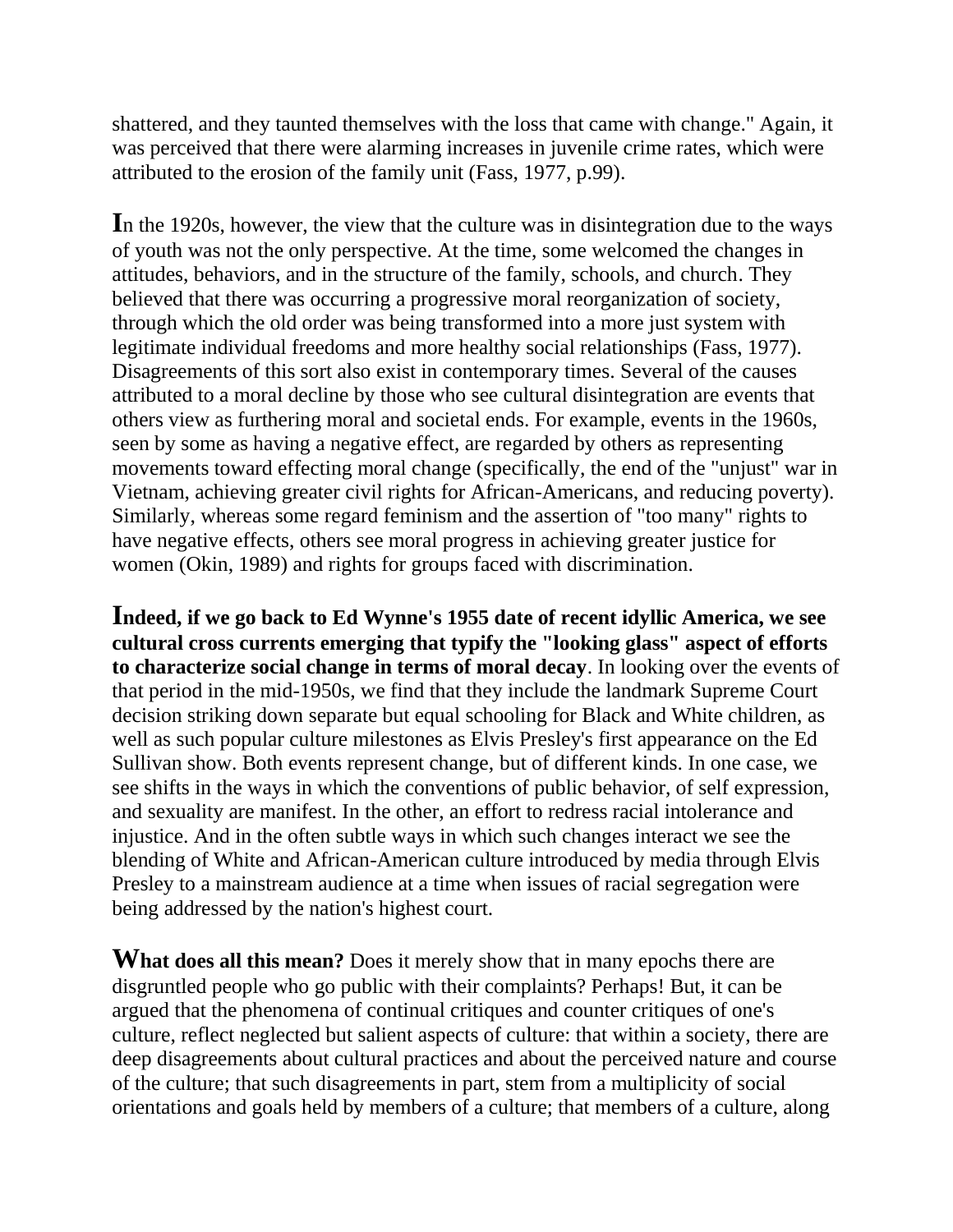with accepting its practices, can find serious moral failings in it; that along with cultural harmony there is a fair amount of conflict within a culture due to varying views and, especially, due to people's varying perspectives in roles, status, privileges and burdens within the organization of the society; and that cultures are usually undergoing, in part, internally regulated changes -- changes which result in negative and positive evaluations. Those claims of moral crisis and degeneration reflect disagreements and conflicts -- an historical dialectic among those who critique cultural practices and counter-critique the critiques.

**The types of ubiquitous concerns with moral crisis and cultural disintegration considered above have a great deal to do with perceptions of changes in cultural identity and way of life -- changes regarded by some as negative and others as positive**. Moreover, the concerns with moral crises often reflect generational conflicts and, thereby, illustrate, as the cultural anthropologist Claudia Strauss (1992, p.8) has noted, that cultural values and practices are not simply transmitted from generation to generation: "This is not a simple problem of 'noise' in the fax line from the public social order to individuals' psyches causing imperfect copies. Transmission is more complicated than this because the social order is more complicated than this. If our cultural-ideological milieus were unchanging, unambiguous, and internally consistent, there would be no need to study how social messages are appropriated by individual minds...yet, as we now recognize, conflicting messages, ambiguity, and change are found in all societies, even 'traditional' ones."

## **Questionable Virtue**

**I**f the perception of the present as a time of moral decay is overdrawn, it is not the case that the present era is without problems. Violence, substance abuse, and other problems are not a fiction concocted by political conservatives or traditional character educators. Such problems are real, and should be addressed. Our common ground with traditional character education is and should be around questions of how best to contribute to educational practice, and to societal changes that will address such problems. And it is this common ground that allows us both to applaud the President's attention to character education in its broadest meaning. As our preceding discussion has spelled out, however, the rhetoric of moral crisis which has resulted in public attention to issues of moral education is rooted in theories of socialization which reduce the problem to one of restoring society to a period of social tranquillity associated with traditional social structure, and of instilling within children a set of values and virtues which will guide their conduct. The problem of such an approach at a societal level is the transparent cultural hegemony engendered by any attempt to "turn back the clock" without seriously taking into account the social justice concerns that are often at play in shifts in social arrangements and societal organization. We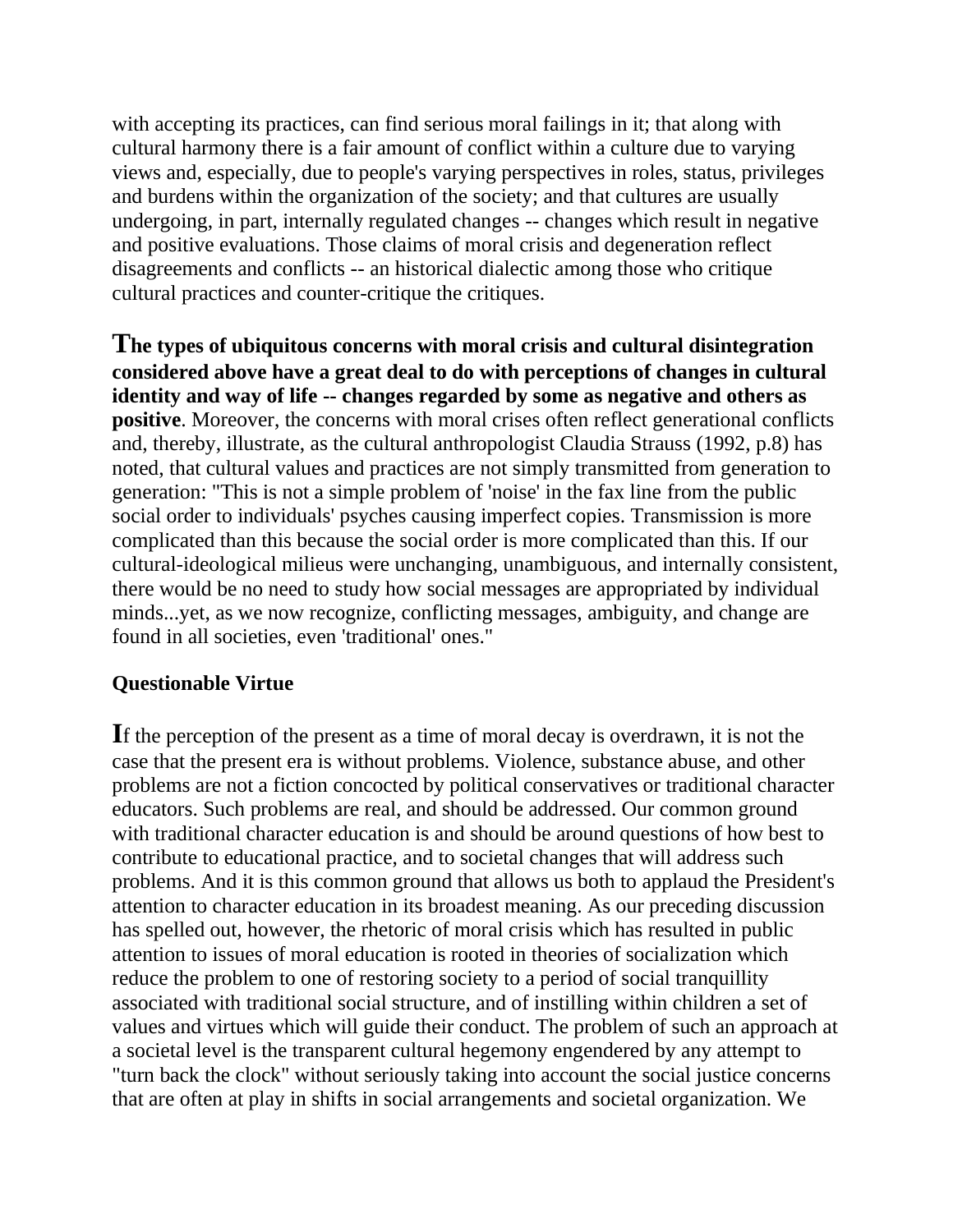have addressed these issues in our preceding discussion. What we wish to address at this point is the second, related aspect of the call to character education, which is the renewed interest in virtue centered or eudaemonic theories of character formation.

**I**n virtue-centered moral theories, moral right and wrong is typically defined in terms of the character of agents. Virtue is defined as an excellence or moral good, that is related in some way to conceptions of human flourishing (eudaemonia) or the "good life". Agent's pursuit of virtue is seen as good to the extent that it improves human personality or character and contributes to the general good. In many virtue-centered accounts, including Aristotle's, virtue is believed to be acquired by habit or practice. Individuals learn the good by doing the good. Thus, it is not difficult to see why virtue moralities have characteristically provided the moral philosophical underpinnings of character education approaches to moral development.

While it is not the place here to offer an extensive critique of virtue-based theories of morality (for one such critique see Helwig, Turiel, & Nucci, 1996), we would like to raise some issues surrounding virtue-centered conceptions of the moral good that seem most relevant to contemporary character education theorizing. These issues, in our view, have not been given the attention they deserve, and we would suggest in some cases that virtue-based accounts of morality are insufficient by themselves to account for the diversity of moral conceptions exhibited by individuals in both Western and non-Western cultures. One issue concerns the definition of the core set of virtues deemed to be morally good or praiseworthy, and its cultural universality. The problem of the relativity of any set of moral concepts is, or course, not unique to virtue centered moralities, as the extensive body of relativistic critiques of Kantian or other non-virtue-based moral theories attests. But the problem of moral relativism may be especially acute for virtue based moralities as a result of the tendency in these approaches to define morality in relation to features of character and the self in these approaches.

**A**nd, indeed, specific attempts to define the virtues have yielded a considerable amount of variability, among both philosophers, professional educators, and laypersons. Although some virtues appear to be common to many lists, including such virtues as honesty, justice, wisdom, and courage, other virtues appearing on individual lists have little in common. For example, the philosopher David Hume identifies allegiance, public spirit, perseverance, secrecy, order, and chastity as virtues (Hume, 1983, cited in Zagzebski, 1996). Among Asian philosophers (e.g., Confucius), the virtue of filial piety ranks very highly, while Aristotle discusses "magnificence" as a valued trait, along with conversational ability, practical abilities such as the management of money, wit, and aesthetic abilities (Zagzebski, 1996).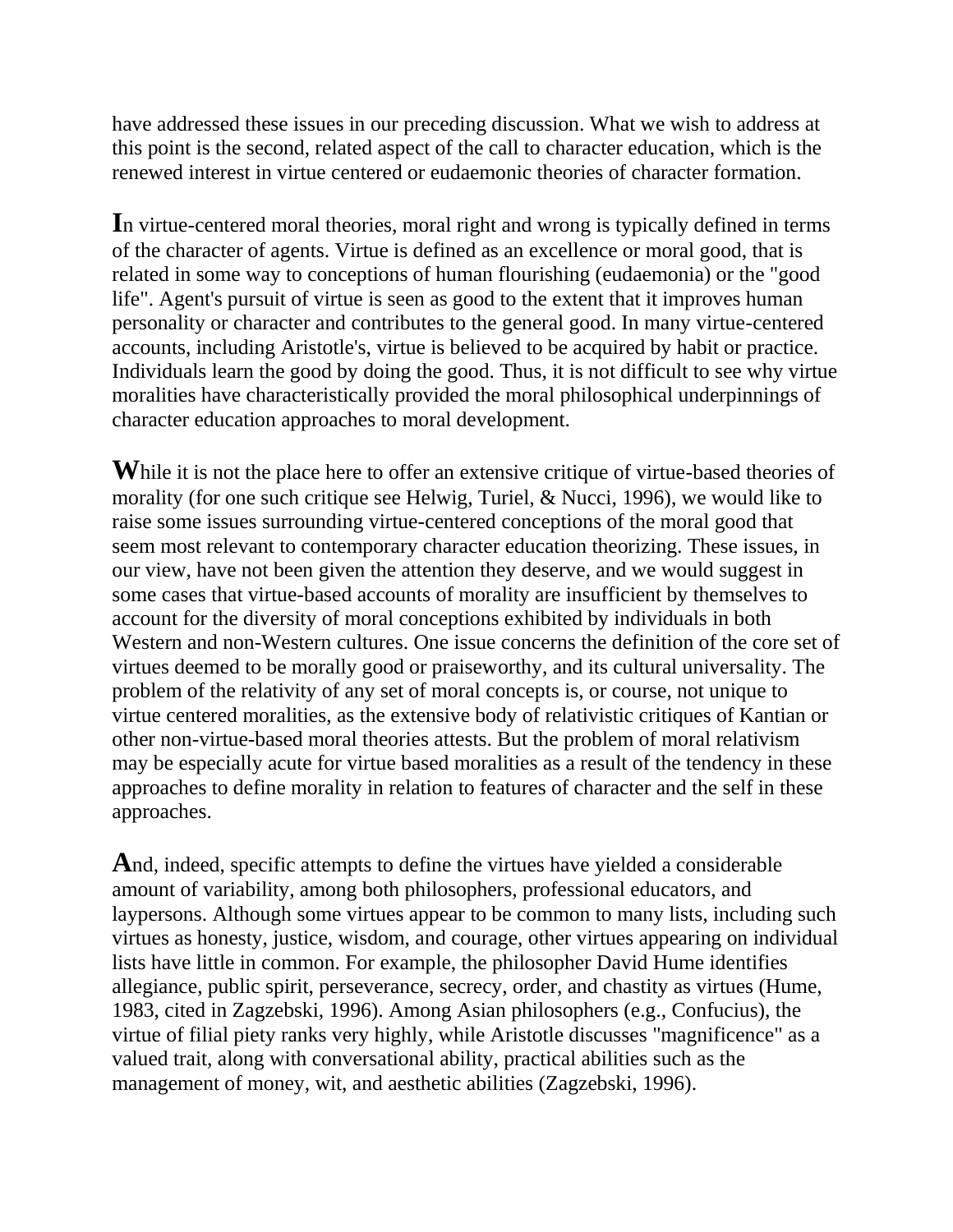Contemporary conceptions of the virtues show similar variability, even as applied within specific social contexts, such as educational settings. **Lapsley (1996) contrasts the set of 23 core values endorsed by the Panel on Moral Education formed in 1988 by the American Association for Curriculum Development with the traits of character on which he himself was evaluated on his high school report card (these include traits like accuracy, promptness, courtesy, self-control, respect for school property, effort, attitude, cooperation, and preparation) and finds that courtesy was the only value held in common among the two lists**.

**R**esearchers working within the cognitive developmental approach have used the term "bag of virtues" (Kohlberg & Turiel, 1971; Kohlberg, 1971) to denote what they perceive as two related problems with virtue based moral theory. One is this very relativism--each theorist appears to come up with a considerably different "grab bag" of virtues depending on the varying assumptions about the good life, human functioning and flourishing held by different theorists. Secondly, the virtues that are identified are often not well-defended or grounded in argument or psychological research, at least not in ways that permit an adequate answer to charges of cultural relativism and variation. To the extent that conceptions of self and the good life can be expected to vary across cultural contexts (and, even, within cultures), virtue relativism will be a necessary outcome of any attempt to define morality in terms of traits of character.

**T**here is a related danger in attempts to define character education under a virtuecentered approach, and this is the danger of virtue hegemony and its attendant ethnocentrism. Whose virtues are to be promoted and inculcated by state-sponsored initiatives, especially in modern pluralist societies? Character education runs the danger of promoting, under a narrow conception of morality, the inculcation of the dominant culture's perceptions of those virtues deemed worthy, while denigrating or failing to give equal consideration to alternative conceptions. This may be less of a problem for those virtues that pertain to potentially shared or sharable assumptions about how people should treat one another (e.g., justice), but when it extends to prescriptions about the socialization of the self or of values central to conceptions of a putative ideal lifestyle or the good life, those who do not share the majority's conception may feel justifiably slighted. Cultural minorities may wonder why their "bag of virtues" do not appear on the list, and character education approaches need to be able to provide them with a rationally defensible reply, or risk charges of cultural hegemony.

**A** further problem pertains to how the various virtues are to be coordinated or integrated in individuals' moral behavior and judgment. Among the virtues listed by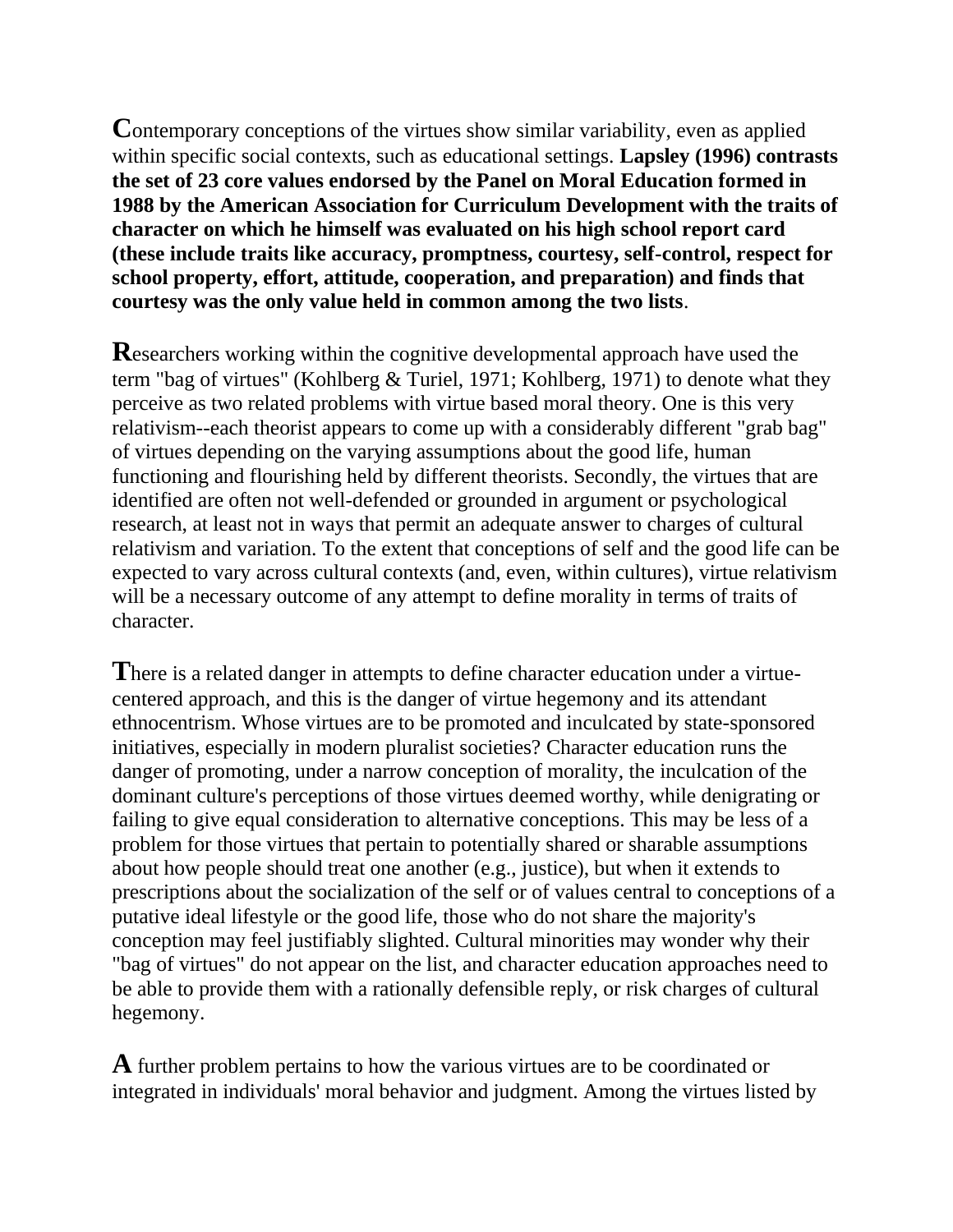the Panel on Moral Education are loyalty and patriotism, and Aristotle lists courage as a moral virtue. This raises the question of whether these are always virtues. Consider the loyalty we have seen displayed in regions throughout the world by soldiers dutifully carrying out orders to commit atrocities against civilians, or, even, the courage of the ordinary soldier fighting in defense of an unjust regime. Clearly, acts of courage and loyalty may lose their virtuous character if applied in the service of unjust ends. More close to home, consider the virtue of patriotism, also espoused by the Panel on Moral Education. Is patriotism always a virtue? What about the resistance efforts of individuals in the United States opposed to the Vietnam war in the 1960's? Do the actions of these individuals lose their moral character to the extent that they were considered "unpatriotic"?

**The point we are making here is that character-based conceptions of virtue must be embedded within a larger framework of morality as justice or fairness**, and that in defining the moral, the effects that individuals' actions have on others must be considered. Aristotle himself saw justice as unique among the virtues for its "other regarding" aspect, and he gave it a prime place in his moral theory (Aristotle, 1947). To the extent that virtue centered moralities, and by implication traditional character education approaches, situate morality in the development of personality or character, they deflect attention away from important issues of justice and fairness, virtues which cannot be reduced to or explained in terms of individual-centered concepts such as "character", "personality", or "self". Nor can they answer questions about how virtues of character such as loyalty and courage are to be applied when they conflict with other-regarding moral concerns such as justice and concern for others' welfare and rights.

**I**n sum, what is needed is an account of the development of the moral self that satisfies two important criteria. One is that it should specify which virtues are expected to be universally valid across social and cultural contexts, in contrast to those likely to be specific to particular settings and historical epochs. We have argued that certain moral values, such as justice and fairness, are likely candidates for cultural universality, and a growing body of research conducted in a variety of cultural settings has supported this claim (e.g., studies in Brazil (Nucci, Camino, & Sapiro, 1996); India (Bersoff & Miller, 1993, Madden, 1992); The Middle East (Wainryb, 1995; Wainryb & Turiel, 1994); Indonesia (Carey & Ford, 1983) Korea (Song, Smetana, & Kim, 1987), Nigeria (Hollos, Leis, & Turiel, 1987), Zambia (Zimba, 1987)). (Indeed, even relativistic theorizers such as Shweder have now conceded that a morality based on justice and concern for others probably represents a universal moral code, see Shweder, 1990). Whether other, more character-based virtues (e.g., courage, chastity) are culturally universal is at present a question for future research. And whether there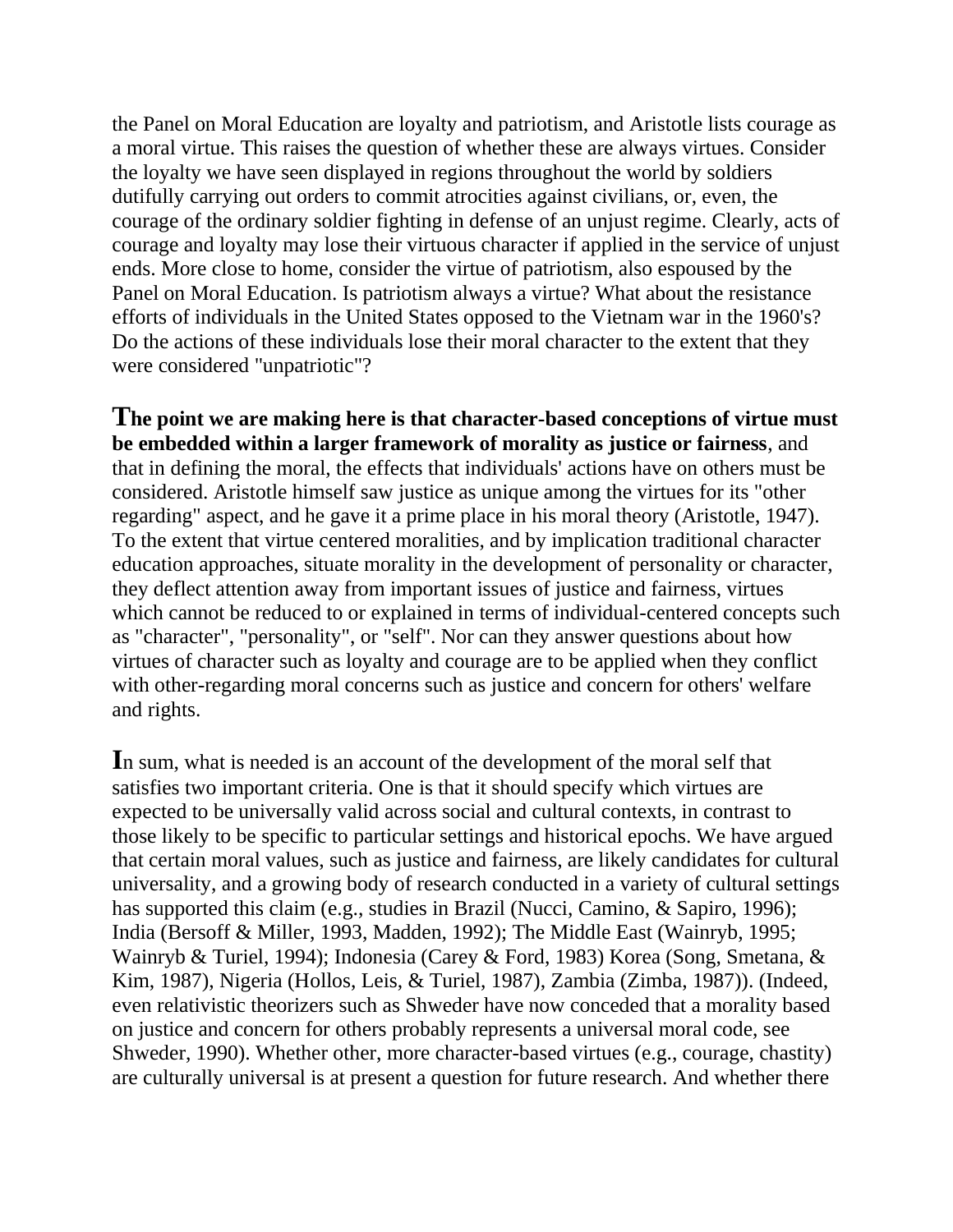exists a culturally-shared conception of the good life or human flourishing within diverse pluralistic democratic societies such as our own is certainly open to question.

**A** second criterion for an account of the development of the moral self is a moral theory that allows for the hierarchical integration of different virtues or prescriptions for action as applied in specific circumstances. For the reasons mentioned earlier, we have argued for a separation of the development of personality (self) and the development of moral virtues of justice and concern for others. This is not to say that these two areas do not interact in development, but it is to provide an important analytic distinction. Others, such as Blasi (e.g., 1983; 1984) and Killen (1990) have worked on the problem of the integration of the moral self with conceptions of justice, while maintaining the distinction. Our position is that a theory of virtuous action will need to be embedded within, and informed by, a larger moral theory having justice as its base, at least when virtuous behavior entails acts having effects on individuals besides the self. This will help to resolve the problem of conflicts between virtues mentioned earlier, such as that of the courageous and loyal soldier in the army of an unjust regime . It also means that the teaching of virtues associated with justice and concern for others will have to be a central part of character education programs properly conceived. This means more than teaching justice as just another virtue, simply to be added to any list of prescribed virtues. Rather, it must be a core from which certain key ethical conflicts can be identified, reasoned about, and resolved. When these two criteria are attended to, we believe the rift between traditional character education approaches and cognitive developmental theory may be closer to being mended.

## **What's Next?**

**C**onsideration of these criteria leads us to a different view of the state of society. Indeed, moral problems exist that need to be addressed, and moral education has been, continues to be, and will be necessary, to do well. **However, the claims of moral crisis and societal degeneration romanticize the past, obscure the present, and yield inadequate direction for what is needed. Even the basic question of how e know that society is in moral crisis remains unaddressed. We are skeptical that the claim can even be made**. This is because the vast societal changes that have occurred over the past two centuries make it very difficult to document whether or not there has been decay, improvement, or simply patterns of positive and negative changes associated with different realms of social life. To cite some salient examples of morally-relevant and often viewed as positive societal shifts, there have been changes in race relations and treatment of minority groups, in the roles, burdens, and privileges of women, in the treatment of children, in the conditions of work for children, in the work force and labor relations more generally, in care of the elderly, in